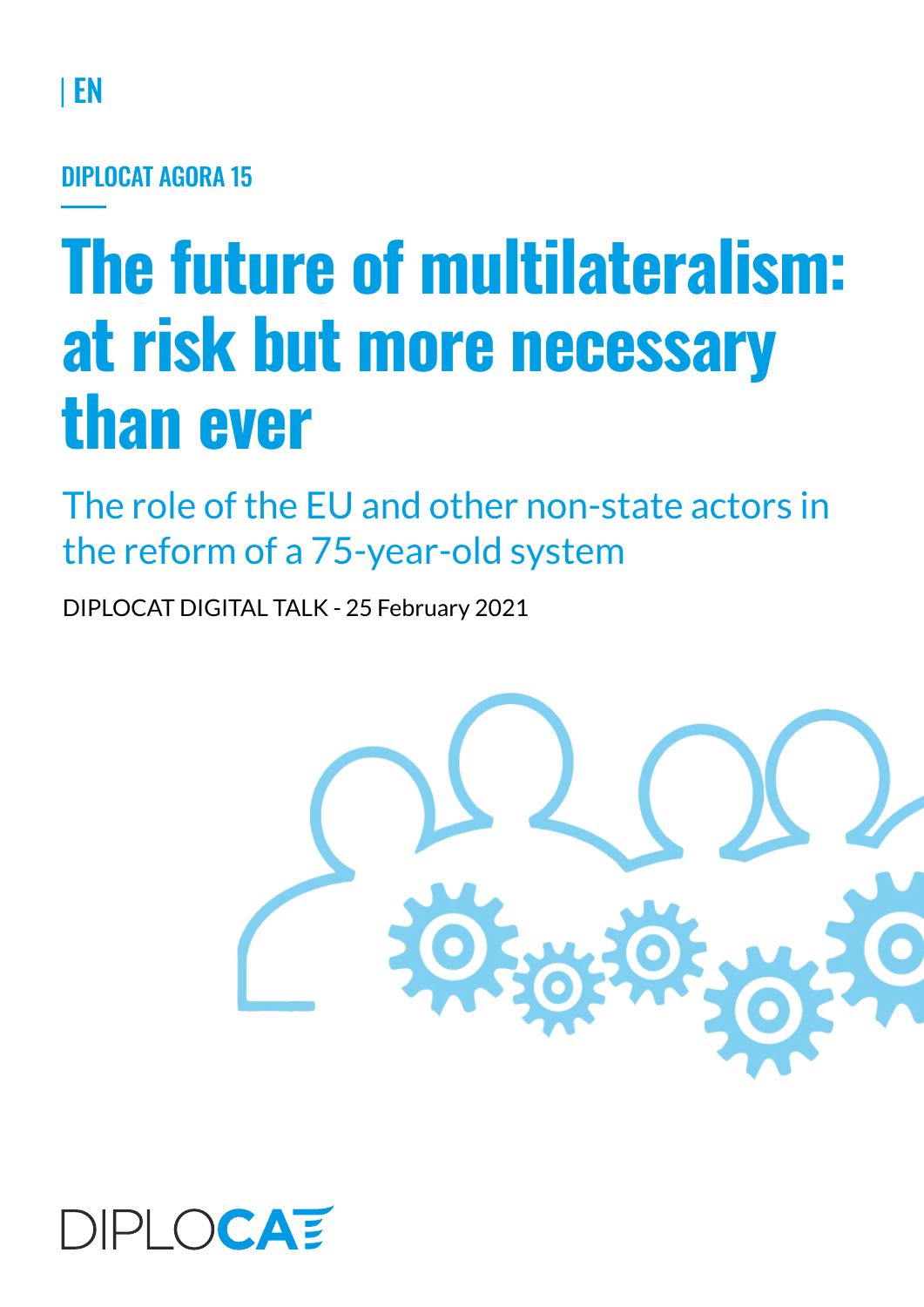Report written by Pol Bargués, Research Fellow at CIDOB (Barcelona Centre for International Affairs), who took part in the digital talk and would like to thank Oriol José Ochoa for the comments and feedback.

## DIPLOCAE

### $\circledcirc$

#### **Location**

La Rambla 14, principal 08002 Barcelona

### $\begin{bmatrix} 1 \\ 1 \end{bmatrix}$

#### **Contact**

+34 936 405 470 [info@diplocat.cat](mailto:info%40diplocat.cat?subject=) [www.diplocat.cat](https://diplocat.cat/ca/)



[@Catalonia\\_Diplocat](https://www.instagram.com/catalonia_diplocat/)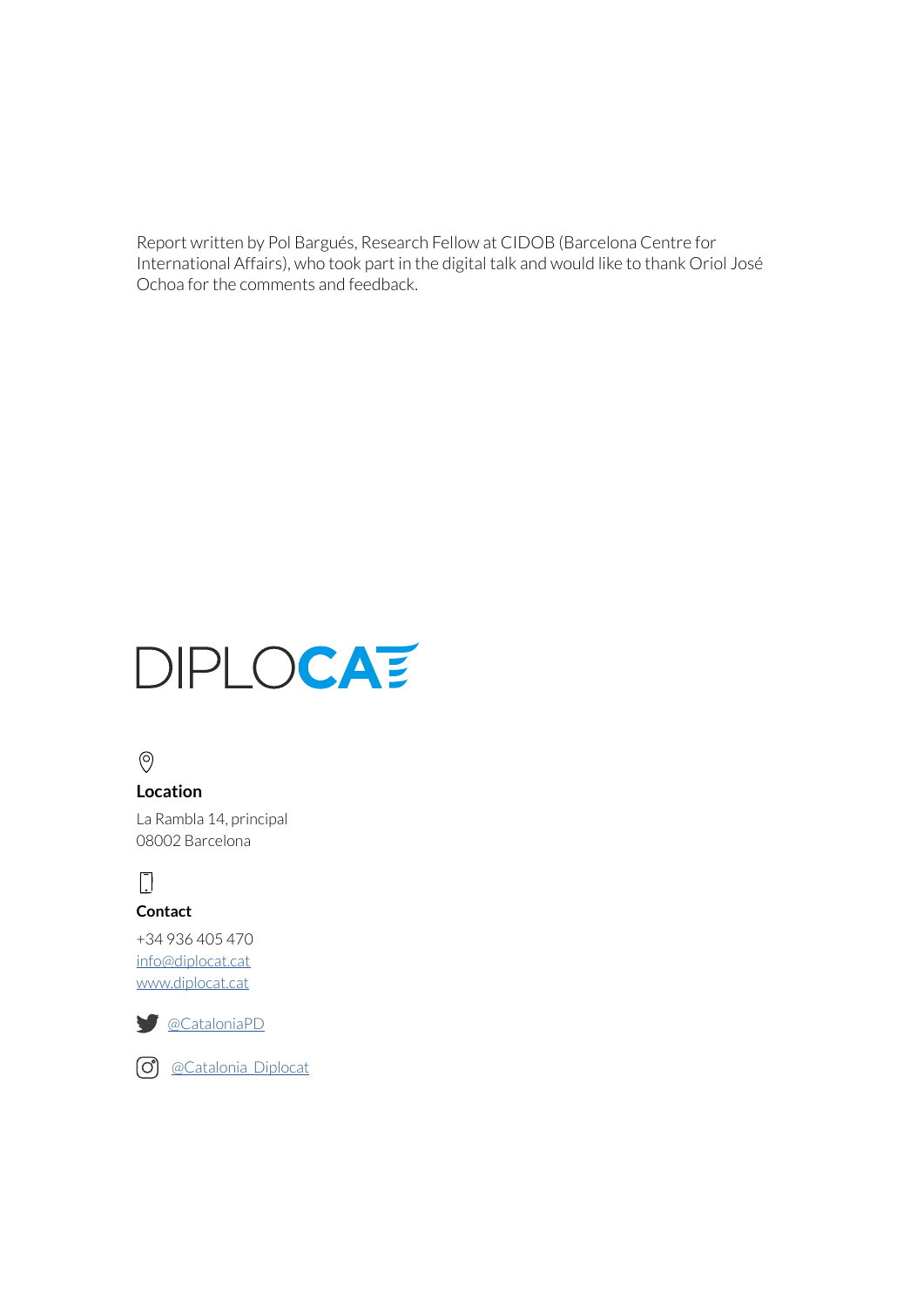

## **Contents**

| 4. The future of multilateralism: the EU, other non-state actors and        |  |
|-----------------------------------------------------------------------------|--|
| 5. Questions by the audience: the South and the shadow of unilateralism  10 |  |
|                                                                             |  |
|                                                                             |  |

The future of multilateralism: at risk but more necessary than ever<br>The future of multilateralism: at risk but more necessary than ever **The future of multilateralism: at risk but more necessary than ever** The role of the EU and other non-state actors in the reform of a 75-year-old system in the reform of a 75-year-old system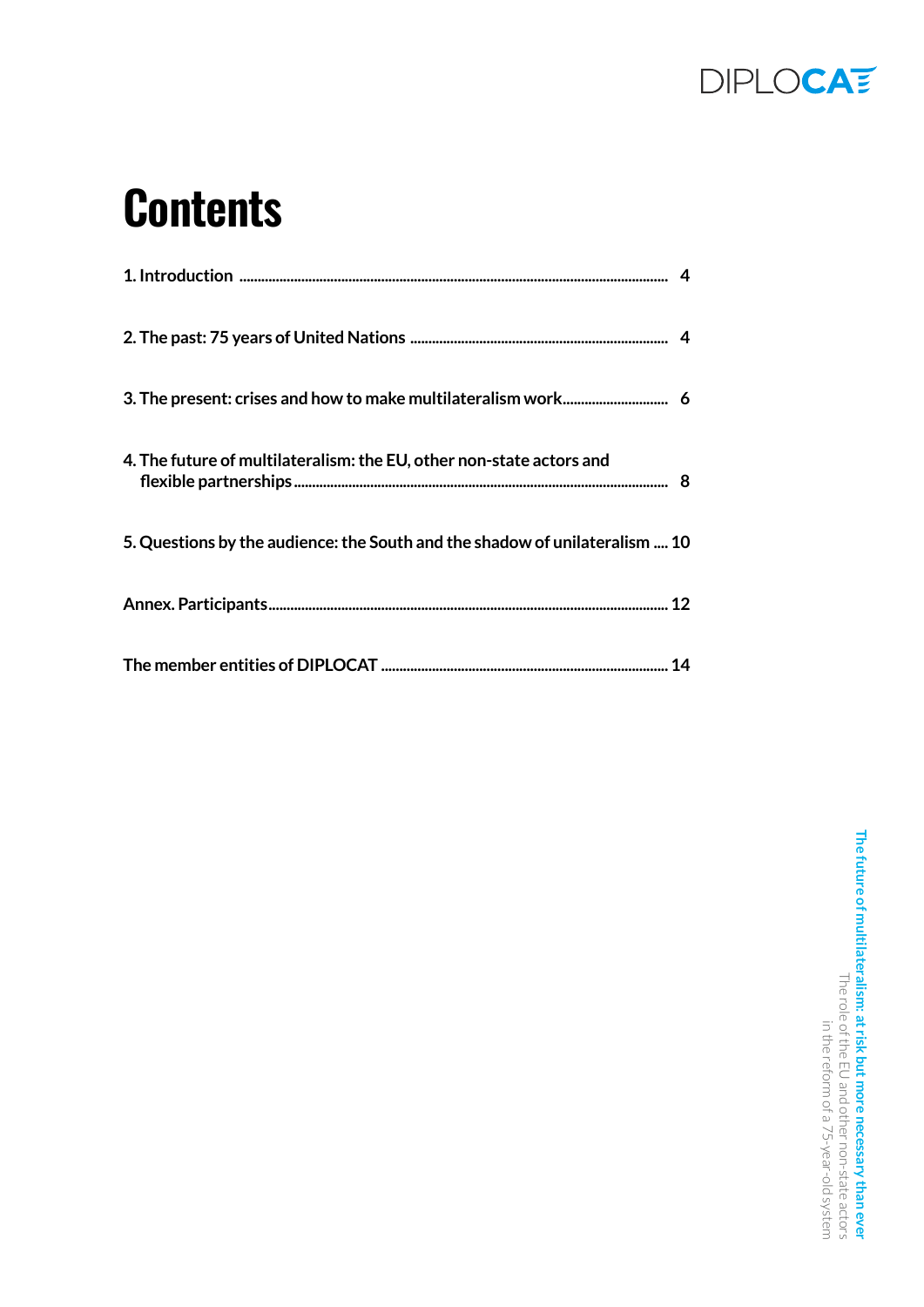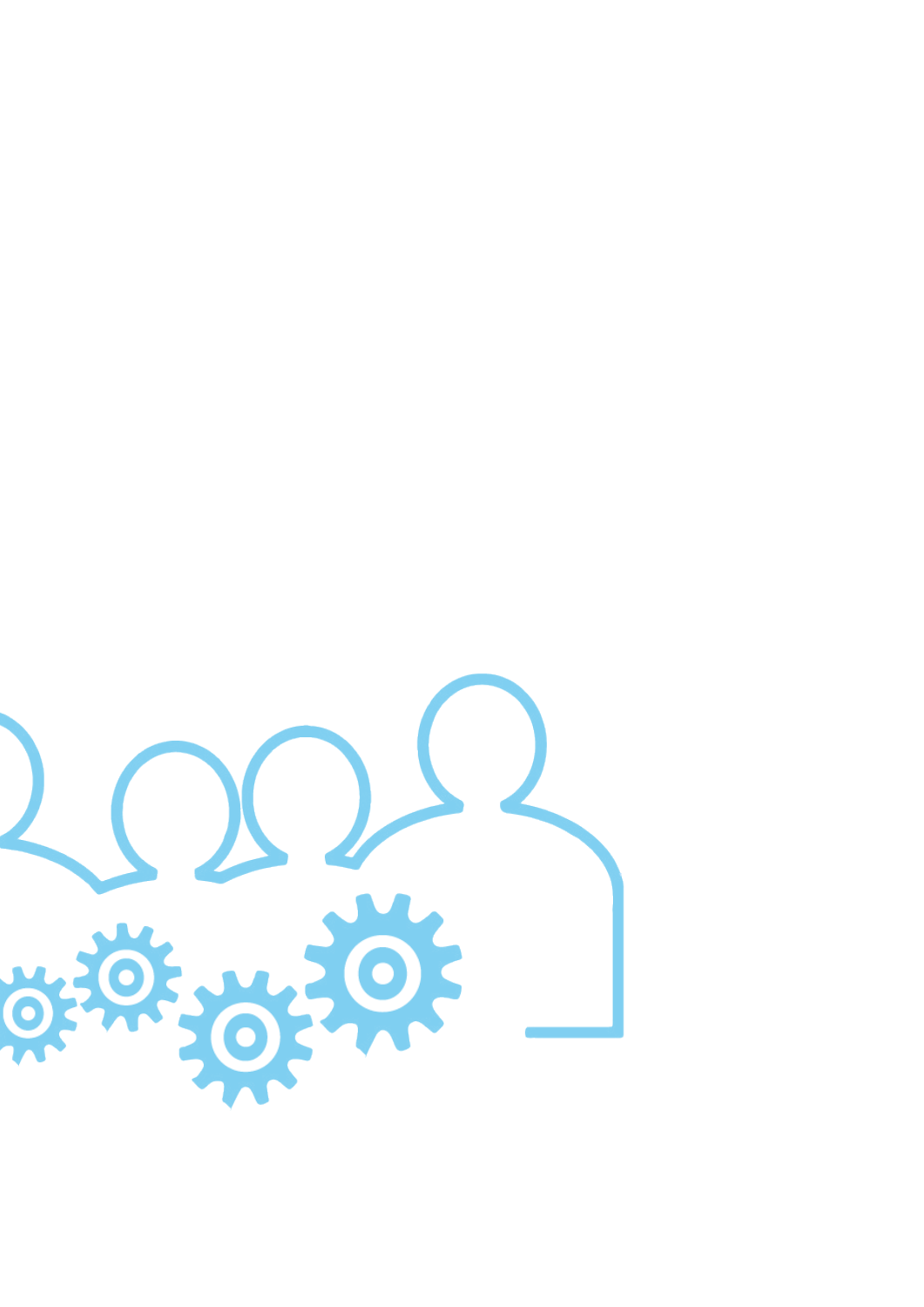

## <span id="page-4-0"></span>1. Introduction

DIPLOCAT, in collaboration with the Delegation of the Government of Catalonia to the United States of America, organized a debate on "The future of multilateralism" on 25 February 2021. It was part of the second DIPLOCAT Talks series, whose motto was "The world seen from a decentralized perspective".

Laura Foraster, DIPLOCAT's Secretary General, opens the session, while Miquel Royo, Director General for Global Affairs at the Catalan Government, acts as moderator. The three panellists are: Pol Bargués, research fellow at CIDOB (Barcelona Centre for International Affairs); Vassilis Ntousas, international relations policy advisor at the Foundation for European Progressive Studies and academic member of the British Chatham House; and Maria Àngels Oliva, deputy head of the International Monetary Fund (IMF).

One of DIPLOCAT's central aims is to cultivate multilateralist values and foster international cooperation. As Laura Forester puts it in the opening words of the session: "DIPLOCAT seeks to build bridges between Catalonia and the rest of the world through various tools, including international dialogue, to contribute to global debates and share knowledge and exchange good practices with international actors." Forester argues that the quest for multilateral responses and broad consensus is key to deal with contemporary complex crises such as the current Covid-19 pandemic and climate change, as well as to promote human rights, global and regional defence and security, or the Sustainable Development Goals of the UN 2030 Plan.

Introducing the conversation, Royo claims that the crisis of multilateralism is not new. Multilateralism is complex, it is a vast topic that would require additional hours to merely scratch its surface. In his view, the key question is not whether the current UN-led system needs to be reformed, as most people would concur. Rather, the puzzle is: How will it be reformed? What will reforms imply? Who will lead such reforms, and for what purpose? These questions are raised to trigger the conversation.

## 2. The past: 75 years of United Nations

2020 marked the 75th anniversary of the founding of the United Nations (UN), the organization that laid the foundations of the international system after the end of World War II. Royo asks the speakers to review the UN's history and assess whether the current multilateral system is ripe to address today's challenges: "Is a reform necessary?".

Ntousas starts his intervention by affirming the need to reform the current multilateral system: "It will not survive if it does not transform". Crises of multilateralism are not uncommon. He reminds that the League of Nations, created in 1919 in the Paris Peace Conference after World War I, fails to bring about collective security and prevent war among great powers. What is important is to unravel the nature of the current crisis of multilateralism, as it is now when it is needed most. According to Ntousas, it is a three-fold crisis.

First, the multilateral system lacks legitimacy. On the one hand, there is an output problem of legitimacy, as multilateralism was built to get outcomes states could not get unilaterally. Yet negotiation processes and agreements do not usually guarantee a common outcome or one that can satisfy all its participants. On the other hand, there is also an input problem because of the lack of transparency of most multilateral processes, which still reflect post-World War II power dynamics. Thus, developing countries and emerging great powers denounce a lack of representation in what they consider an asymmetric distribution of power.

 $\rightarrow$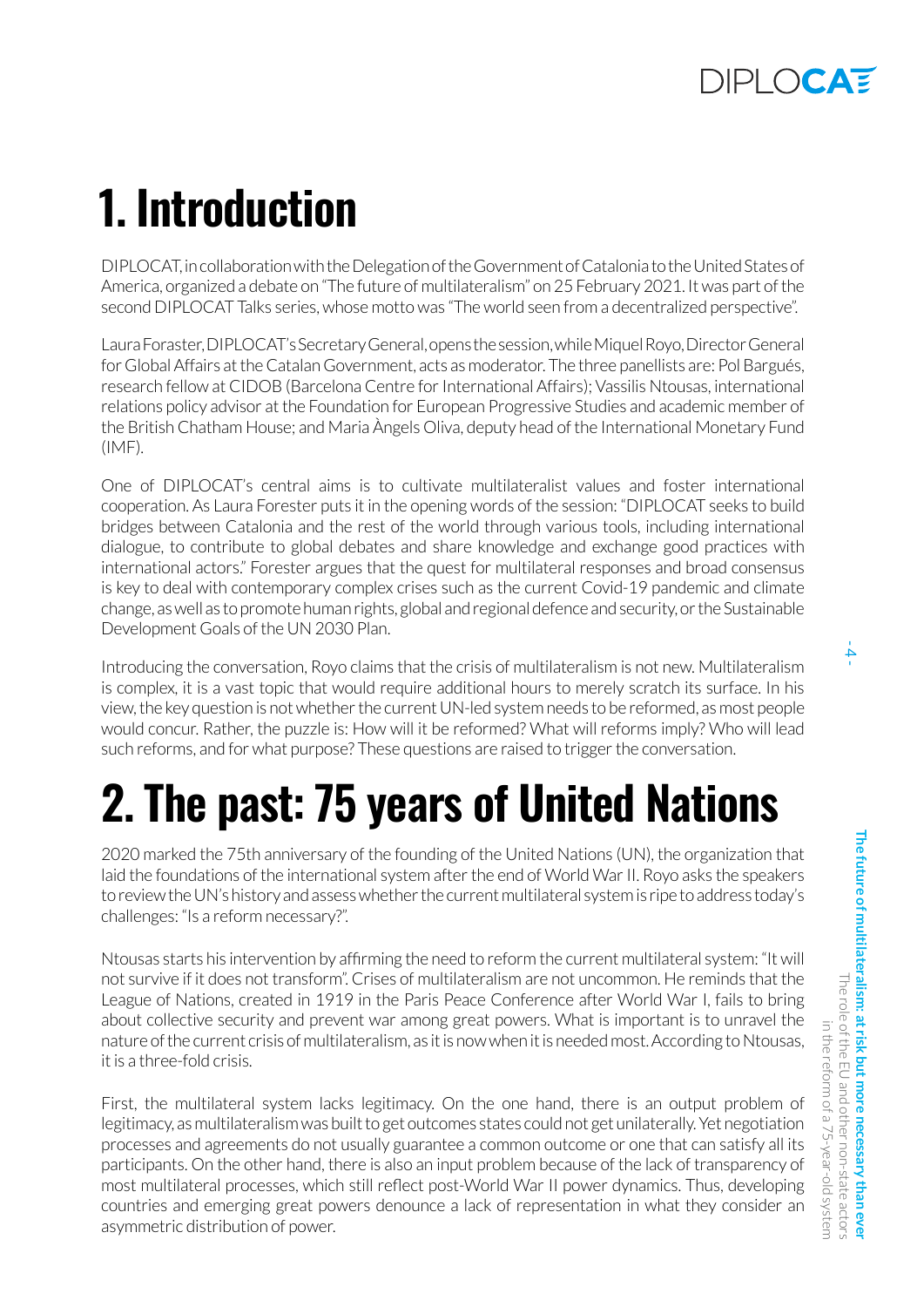

Second, Ntousas believes that the multilateral system's machinery (its structures and mechanisms) is not fit for purpose anymore. There is, for instance, a limited involvement of non-state actors in multilateral processes. Nation states dominate multilateral processes and structures over regional and supranational organizations or sub-state entities (provinces or cities). The perception is, as Ntousas summs it up, that "the system is antiquated; it is inconsistent with current times".

Finally, he acknowledges the risk of great power competition. His point is that the multilateral system is contested not only by traditional "challengers", but also by the champions of the current Western-led liberal order. The most obvious example is former United States President Donald Trump. However, Ntousas thinks that the US disengagement from global commitments and cooperation did not start with Trump; he has merely accelerated the trend due to his "personal, idiosyncratic nature" and preference for bilateral agreements. Moreover, the Covid-19 pandemic is further showing how uncooperative the multilateral system has become: it has fast-tracked Washington isolationism, the strategic competition between Washington and Beijing, as well as their normative divide.

Ntousas concludes that "we find ourselves in a moment of acute crisis". The only silver lining he finds is that the current crisis is so blatantly evident that a consensus is stronger than ever on the need for comprehensive reform and renewal. Yet, he thinks great powers are unwilling to commit, as change necessarily implies compromises and making hard choices. The proverb, he adds, captures this well: "Everybody wants a change, but nobody wants to change".

Bargués agrees with Ntousas: "It is unlikely that the UN could get a comprehensive reform". He draws a parallel between the history of the UN and the year of its 75th anniversary: a year that started with great expectations but ended in a global drama.

In its history, according to Bargués, the UN has had two glorious moments: its birth in 1945, out of the ashes of World War II, and the post-Cold War period era of the 1990s. The first was due to the role it had in reconstructing a destroyed world after the defeat of the Axis powers. The UN was founded to protect human rights, uphold international law, maintain international peace and security, and brought optimism to gloomy days. The second great moment was the 1990s, due to the end of an era marked by the fear of nuclear mutual assured destruction. The UN pushed for democracy, freemarket and liberal societies. Furthermore, new strides were made in climate change and gender issues, such as introducing the Kyoto protocol in 1997 or the Woman Peace and Security Agenda in 2000. In both memorable moments, Bargués argues, the UN and multilateralism achieved such milestones because of two premises: the fact that there was a clear leadership (the war victors) and there was little contestation of the new order (those who had lost the war had little legitimacy to speak).

Nowadays, the situation is different. We populate a new multipolar world. There is massive uncertainty because there is no shared vision anymore. UN Secretary-General Antonio Guterres acknowledged that "we are in a time of need, states cannot solve the crisis on their own, we must cooperate and the UN must be active". The need for reform is rarely discussed, but Bargués thinks that it is not possible without 'victors'. As he puts it: "The compromise and commitment that Vassilis [Tsousas] was talking about are not possible if there are no winners or losers in today's international relations."

UN Secretary-General Antonio Guterres acknowledged that "we are in a time of need, states cannot solve the crisis on their own, we must cooperate and the UN must be active"

Oliva offers an economic perspective on multilateralism, building on her experience in working for international institutions such as the International Monetary Fund (IMF). Her main point is that the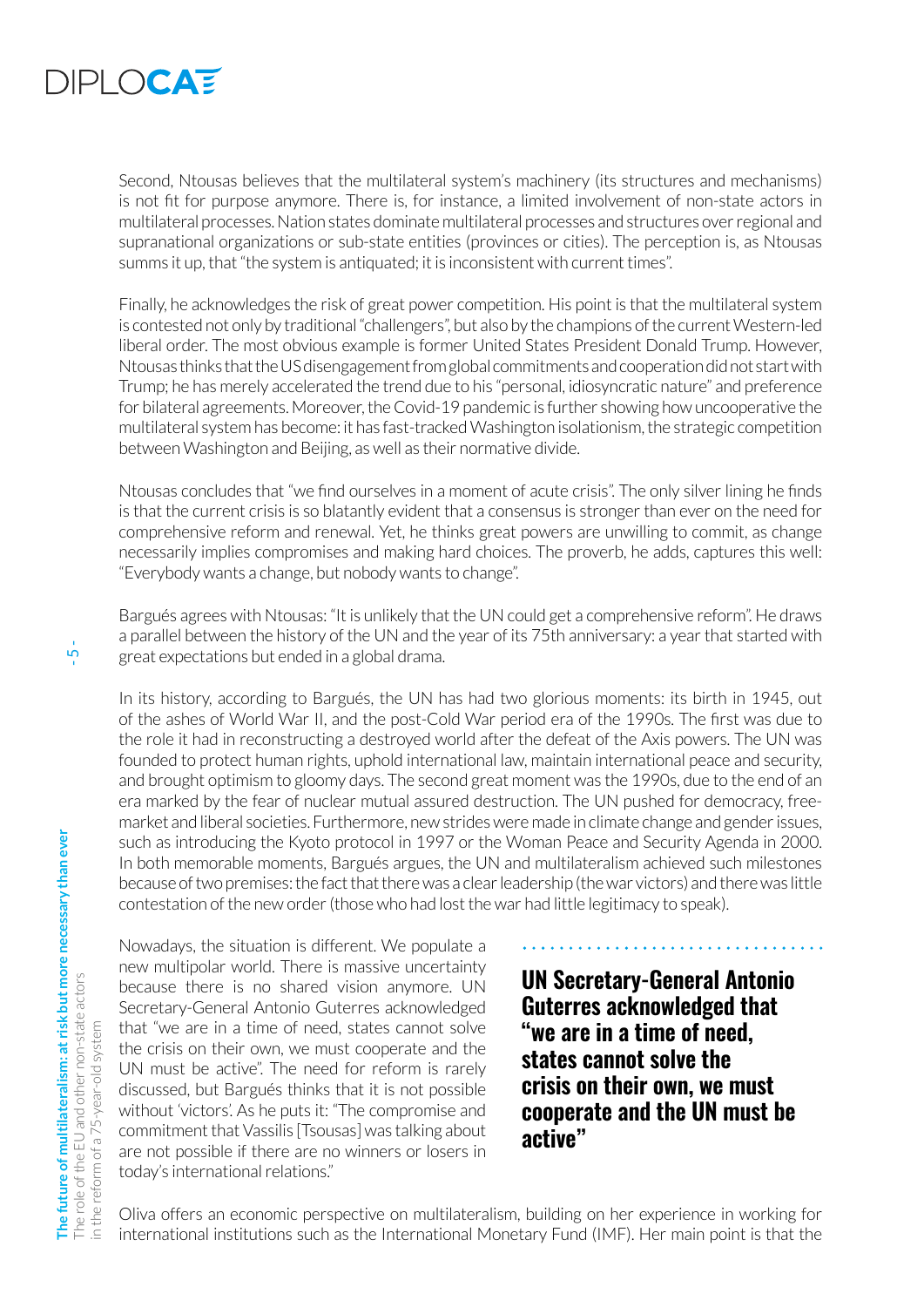

<span id="page-6-0"></span>current international financial system does not need to reform, as it is still apt to deal with today's challenges.

The multilateral economic system was set up in Bretton-Woods in 1944 with the creation of the IMF and the World Bank Group. Oliva poses that these institutions (with the addition of the World Trade Organization since 1995) are relevant and legitimate due to three central pillars: (1) the values they endorse, (2) their role in an increasingly interconnected world, and (3) the fact that they serve a global agenda.

According to Oliva, these institutions are based on consensual decision-making and cooperation – two central values for multilateralism. These institutions are governed by a board of governors. They are fairly representative: the IMF board is represented by 190 members (the last member to join was Andorra – in October 2020) and pursues financial stability. The World Bank has 189 member countries and assists developing countries. The World Trade Organization has 164 members, representing 98% of the world trade. They are all concerned with growth, jobs, financial stability and cooperation.

What is even more decisive, Oliva continues, is that their role is still valid in an increasingly interconnected world, where borders are diffused, and financial institutions operate across borders. These institutions' role is to increase the number of jobs, stimulate the global economy's continuous growth, and ensure financial stability for trading partners.

Therefore, Oliva concludes: the existing multilateral framework is still very valid, and it is evolving. An example is the 2010 reforms in the IMF, when it was agreed that emerging market countries would have a more significant say in how the institution is run. Contrary to widespread critiques of the current multilateral system, Oliva thinks that the system does not need to change but to constantly adjust to new realities (as it does already). It is essential for these institutions to continue building capacity and updating their mechanisms to open to new advances in e-economy, gender equality, cybersecurity, or the challenges after Covid-19.

## 3. The present: crises and how to make multilateralism work

Royo introduces a second round of questions to speak about the present of multilateralism. He poses the following questions to the panellists: What are the main normative challenges in global governance? Are global rules able to constrain the actions of states? What role do different actors (from international organizations to states to sub-national agents) play in addressing global crises such as Covid-19?

According to Oliva, the current multilateral framework is well defined and established. It does not require further expansion or transformation, as "more does not mean better". What it is essential in her opinion, however, is that multilateral organizations have the right tools to deliver and implement their mandates. The challenge is that members work and comply with the commitments undertaken. The fulfilment of obligations and best practices will benefit the whole international system.

Oliva develops three principles to consolidate the multilateral system:



Negotiations and collaborative agreements are needed to reach beneficial outcomes in the face of externalities. While states recognize the benefits of cooperation, more efforts are required by the international community to incentivize agreements and ensure enforceability. What should be avoided is that states benefit from free-riding and understand cooperation as a simple exercise of "checking boxes" without real obligations or compromises.

 $\sigma$ 

in the reform of a 75-year-old system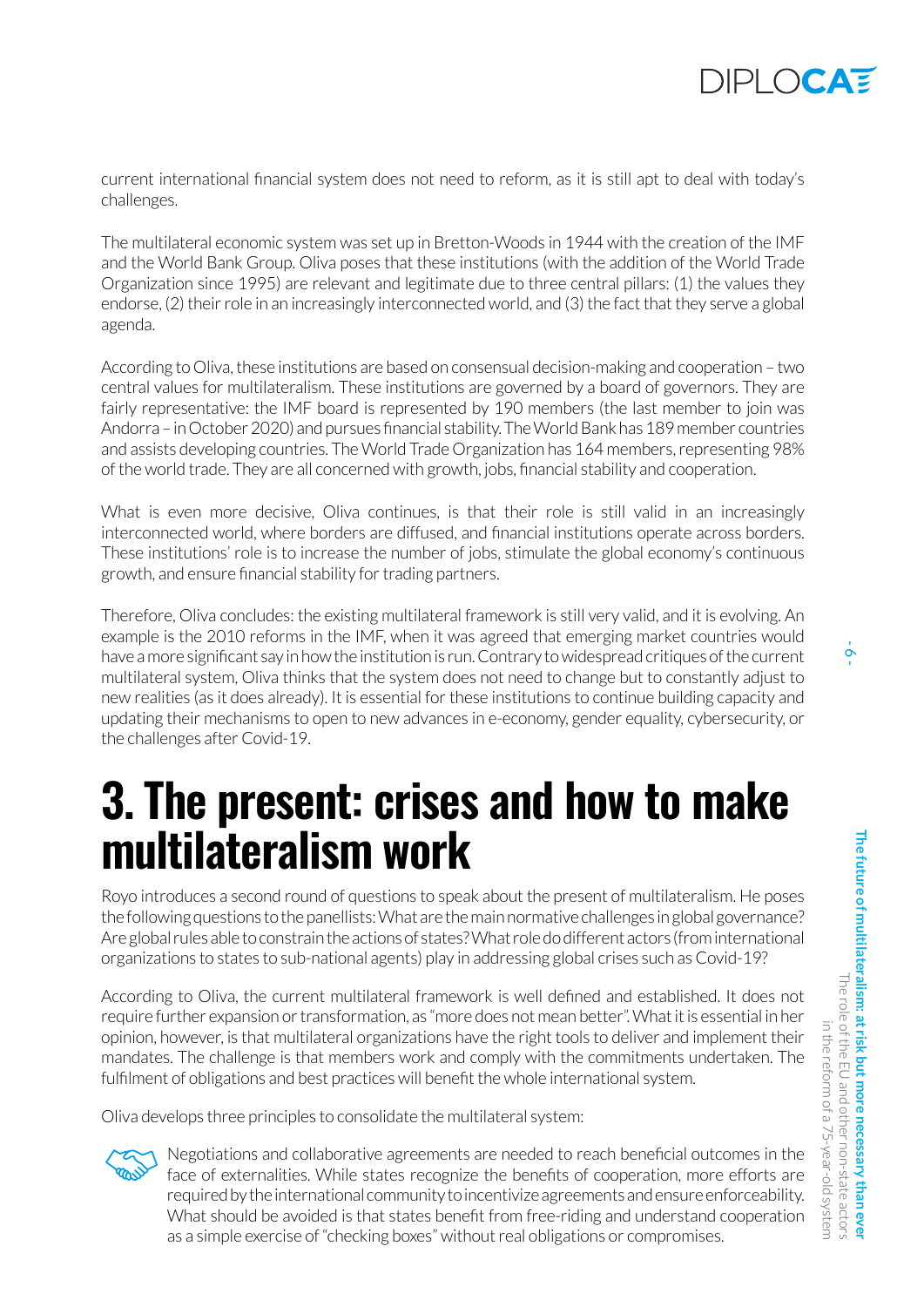

We need to ensure bottom-up approaches, as there are no one size fits all solutions. Local governments usually have better understandings of realities on the ground; sub-national entities are usually more knowledgeable of their communities' economic needs and requirements. At the same time, states or international organizations can see the "big picture". Both levels are important; efforts should focus on harmonisation of top-down and bottom-up strategies.



There is a need to maintain the multilateral system's efficiency – such as building robust domestic institutions, monetary instruments, a healthy banking sector – to recover our living standards of the "pre-Covid era" in the face of new crises and shocks.

The next speaker is Ntousas, and he boldly claims: "There is no such thing as the multilateral system". He argues that the system has no monolithic structure – one that has the same reach and composition everywhere. Instead, it is an uneven system with many levels of governances and many differences, not only geographic but also in the number and nature of actors participating or abusing the system. The central point he wants to express is that the system needs to be flexible to accommodate different perspectives, rather than based on the current rigid, inter-governmental formulas.

There are tensions in the system, Ntousas explains. Those who wish to reform the system demand an upgrade and evolution of the system. However, those who benefit from the system are more reluctant to apply these reforms. There are important players interested in maintaining the status quo because reforms contain risks and imply making concessions.

These tensions, the differences in perceptions and expectations, can be seen in new policy domains – from migration to cyberspace – that have not been regulated by multilateral governance. The dilemma in

Those who wish to reform the system demand an upgrade and evolution of the system. However, those who benefit from the system are more reluctant to apply these reforms.

these policy domains is that there are huge normative disagreements between actors, their perspectives are very different, and yet the common rules are not clearly defined. In other words, as he put it, since "the multilateral fabric remains thin" in these policy domains, it is impossible to solve global problems.

The answer to this dilemma is not to enhance the traditional inter-governmental multilateral system, according to Ntousas. The answer should not be, for example, to develop a WTO equivalent that could regulate the cyberspace or develop another inter-governmental forum where states can negotiate. Instead, the ultimate objective should be to turn cyberspace into a field where norms are discussed and advanced on the basis of multi-stakeholder governance models (different than the current state negotiation models). Developing multi-stakeholder governance institutions comes with the challenge of adapting models to the needs of different areas, which require different solutions and arrangements. Ntousas uses the EU as an example of this complexity, where innovative formulas and old ones coexist. In terms of trade, the EU is sovereign and has exclusive competences. So, the EU not only speaks with one voice but with one mouth. However, in cyberspace, the EU does not have the same level of coherence; and member states drive the discussion.

Multilateralism as the collective coming together to respond to crisis and conflicts requires inventiveness and flexibility to avoid that it is a mere 'box-ticking' dominated by states, said Ntousas (paraphrasing Oliva). He concludes with a borrowed metaphor: "the mechanisms underpinning multilateralism in the twenty-first century will be less than cathedrals built in stone but rather flexible as tents".

Finally, Bargués is asked to focus on the differences between the Trump Administration of 2016-2020 and the current Biden Administration to assess the present of multilateralism. In a counter-intuitive

 $\frac{1}{2}$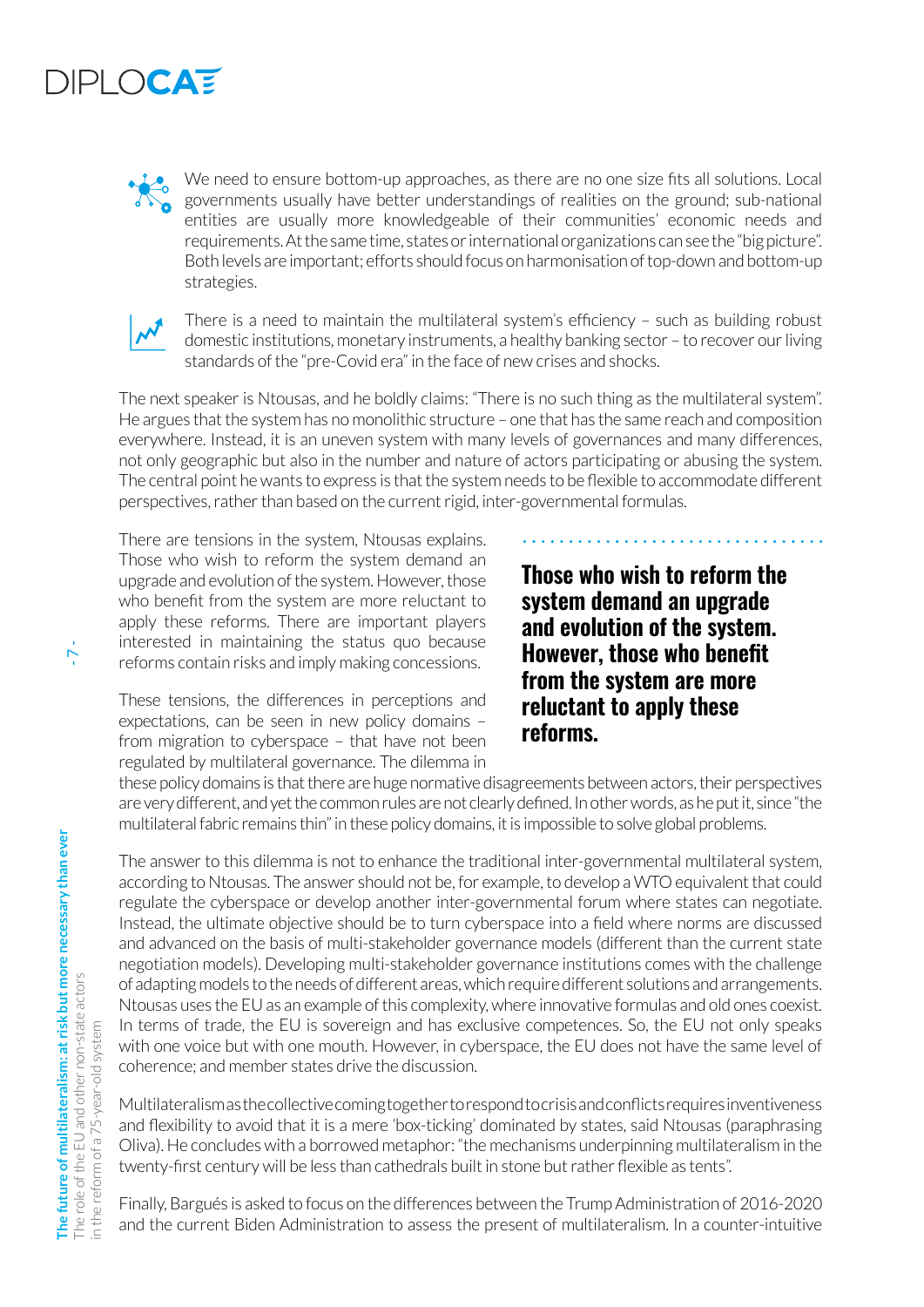

<span id="page-8-0"></span>statement, he said that both administrations are not very different when it comes to foreign policy. By revising the last four US administrations, Bargués constructs a narrative of gradual disillusionment with the need to export liberal values that has led to isolationism.

Bargués starts with the Clinton Administration, which took the country's reins after the Western "victory" in the Cold War. In that period (1993-2001), Clinton felt the need to expand democracy and export liberal systems of rule. He also intervened abroad, for example, to stop the Balkan Wars. President Bush (2000-2008) continued the trend of expansionism. After the terrorist attacks of 9/11, Bush sought to defend America's interests overseas and intervened in Iraq and Afghanistan. According to Bargués, by the mid of the 2000s, all these wars of democratization were seen as "imperialist and neo-colonial". They were seen as morally wrong and economically costly. And then American foreign policy changed.

Obama's presidency (2008-2016) represents the end of a foreign policy of expansion and intervention abroad. Obama began with the promise of ending the war in Iraq (it officially ended in 2011) and retreating the troops from Afghanistan (he reduced them substantially). He also reduced enormously the number of prisoners in Guantanamo. All these actions were not only of choice but particularly of necessity: the crisis of 2008 had struck deep into the heart of the US, and an increasingly contested world prompted Obama to be less far-reaching and less interventionist.

The Trump Administration (2016-2020) continued with this trend and accelerated the troop retreat in Afghanistan (and ended the peace talks with the Taliban) and Syria. Trump went a step further with the notion of retreat: he did not only remove boots from the ground but also disengaged from the international multilateral agreements. He withdrew from the Paris Accord, the Human Rights Council, and the Iran Nuclear Deal (JCPA).

According to Bargués, there is a key difference between Obama and Trump: Trump's disengagements and insolent manners have contributed to polarizing international relations. He was controversial – for instance, when claiming that the coronavirus was a virus from China or when he denied climate change. He acted as if China and Russia were major strategic competitors. He accelerated a trade war with them or picked sides in Venezuela by supporting the Opposition's leader Juan Guaidó.

Biden (2020-Present) is seeking to rebuild all these alliances and partnerships broken by Trump. For instance, one of his first acts in office was to sign up the US to Covax, the initiative to distribute vaccines to developing states, and has made steps to return to the Paris Agreement. However, the point made by Bargués is that Biden cannot recuperate a foreign policy of expansion and intervention. He cannot export democracy abroad, as Clinton or Bush dreamt of. Times are not ripe for another US moral crusade.

## 4. The future of multilateralism: the EU, other non-state actors and flexible partnerships

Before opening the floor to the audience, Royo prompts the speakers to speculate about the future of multilateralism: What is the role of the EU? What role should non-state actors play in the revitalisation of multilateralism?

 $\dot{\infty}$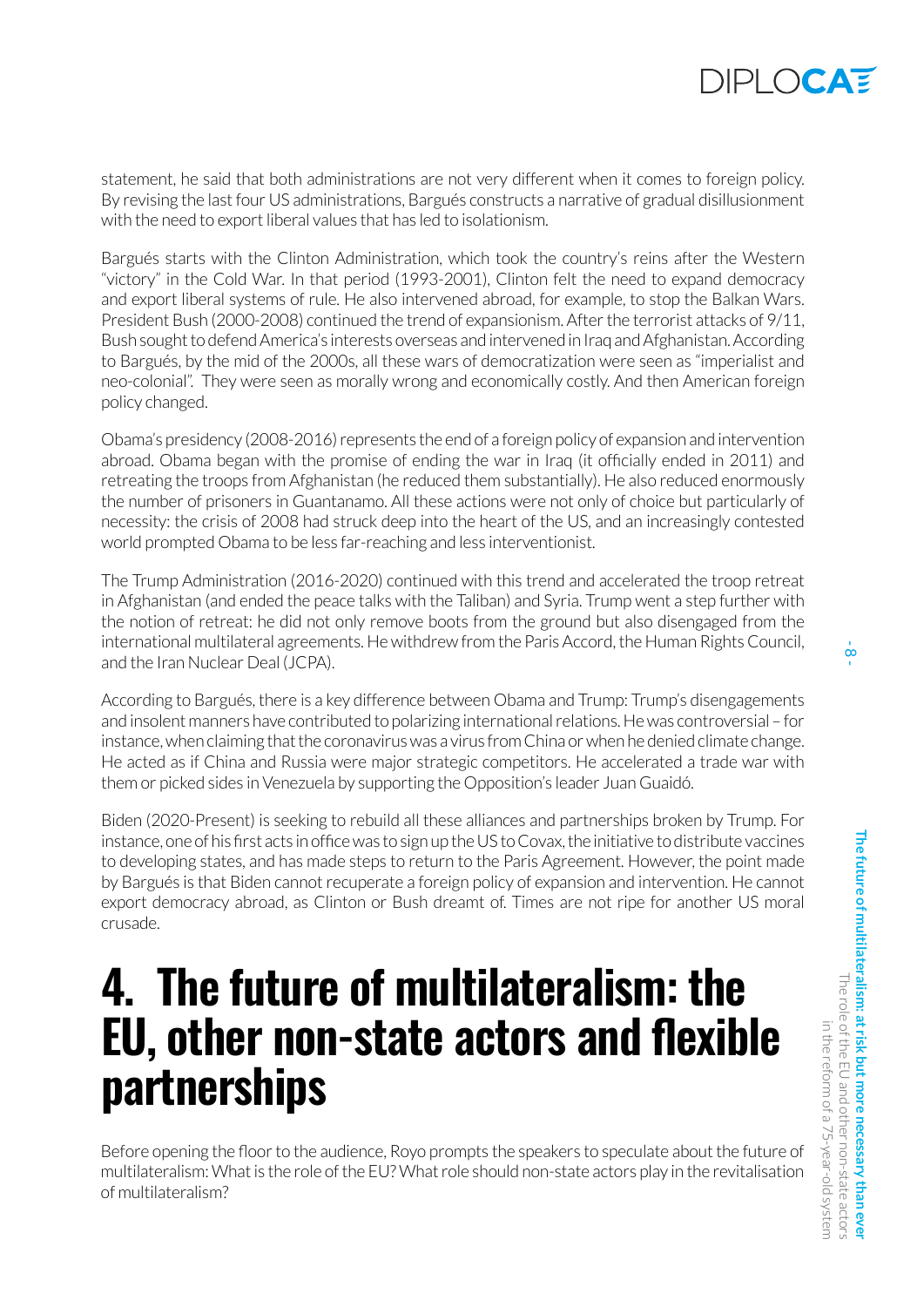

Bargués foresees how difficult the future of multilateralism is, as perceptions of complexity and contestation have risen in international relations. As an example, he referrs to the developments of EU foreign policy. He recalls the webinar celebrating the 10th anniversary of the EU's External Action Service (EEAS) in late 2020, which reunited former High-Representatives (HR/VPs) Javier Solana, Federica Mogherini and the current HR/VPs, Josep Borrell. In the webinar, Solana said: "Back in the 2000s, we had less capacity but more influence. Today, we have more capacity but less influence". What Solana meant, Bargués explains, was that when he was High Representative, the EU had less capacity, as it was formed by fewer countries and had less workforce. However, its influence was more significant, partially due to the lack of opposition and contestation regionally and globally.

Today, the EU foreign policy is more integrated, more coherent, and there is greater cooperation among member states. However, the EU's capacity to shape international affairs has withered. The EU foreign policy is more defensive, pragmatic and has realised that it cannot transform its neighbours according to its image and likeness. According to Bargués, Solana boasted that, in 2008, as he forced the Russian Federation and Georgia to peace talks in just two weeks. Today, the EU has been unable to stop the conflict in Ukraine, and relations with Russia have deteriorated.

Today, the EU foreign policy is more integrated, more coherent, and there is greater cooperation among member states. However, the EU's capacity to shape international affairs has withered.

In sum, for Bargués, the key point is not that Borrell is less capable than Solana, but that the world is more complicated for the EU. The EU is adapting to a world where there is greater contestation and competition.

Oliva takes the floor to refer to the EU as a vital, influential actor in the current order and a successful, tangible experience of multilateralism. Why has the EU become an example for others? According to Oliva, this success comes from the fact that the EU puts forward a sustainable and inclusive multilateralism. The EU is also a champion of capacity-building and helps other countries to build and reform institutions. These are efforts to integrate the economies of developing countries and benefit from multilateral agreements.

Another important concept for consolidating multilateralism is building trust. Policies cannot be imposed from the top-down by international institutions like the EU or other authorities but must be contextualised and be inclusive of non-state actors. It is important that different stakeholders from civil society, universities and worker associations participate and contribute.

Finally, Ntousas sets his sights on the future of the EU. According to him, and building upon the example about Solana's nostalgia of a more decisive EU, as set by Bargués, Ntousas explains that compromises were easier to achieve in the 2000s. The EU was a lot smaller than now (14 to 27), and its members were more homogenous. Agreements were easier to make. Ntousas argues that the EU is the most prominent leader of multilateralism because "it is a multilateral union in itself". The EU has had the deepest and longest experience as a multilateral actor which has addressed many crises by cooperating and uniting further. The EU has also learnt in the process of integrating (that is, multilateralism as a method, a learning process of cooperation).

Although the EU is less integrated and has less capacity than other great powers such as the US, China or Russia, it is unique and has significant advantages. For example, it can become a more agile partner that is supportive of multilateralism; it is open to dialogue with a wide range of actors, from collaborators to competitors. This aptitude stems from its history and experience, as it has had to negotiate and find compromises between multiple stakeholders. For Ntousas, the direction is clear:

 $\dot{\mathbf{o}}$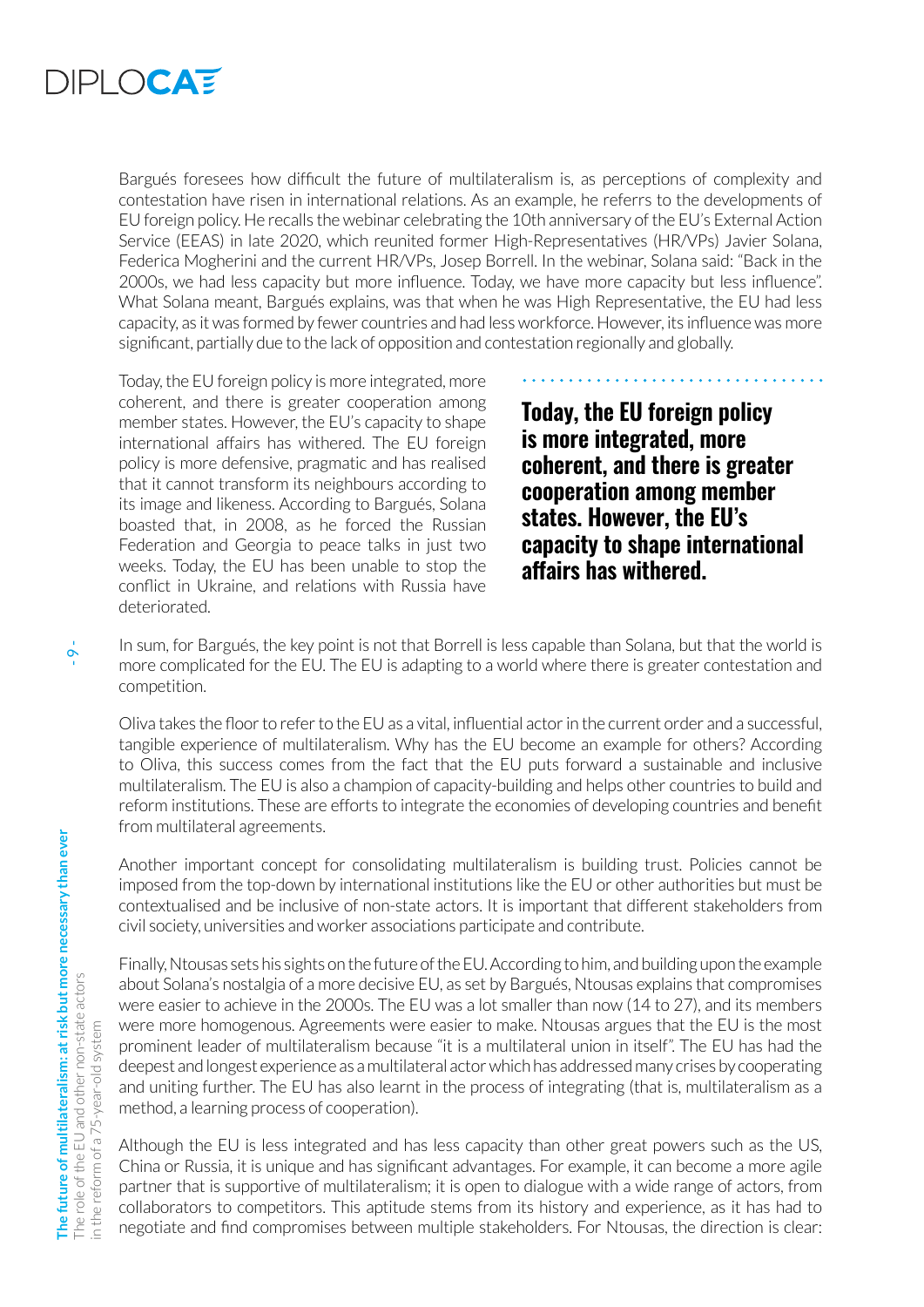

<span id="page-10-0"></span>the EU has to become even more agile in approaching partnerships and relations with others. The goal is to move from partnerships to a flexible model of "partnering".

This model is sustained by two important factors:

Ò

 $\circ$  First, there is a need to cooperate with great powers and emerging powers, even with states that are not like-minded. In a complex and interconnected world with common challenges, all partnerships are valuable. The challenge is enormous: will the EU and the US be able to cooperate with China on climate change or with Russia on arms control while, at the same time, continue to criticise their human rights violations or attacks on democratic norms and values? There is a need to find common interests with emerging countries (Brazil, India…) and explore *ad hoc* coalitions for global change. This will boost the EU's confidence, as it will be promoting its values in less favourable environments.

Second, the EU must also work with non-state actors (civil society, the private sector, subnational units), as global problems such as climate change or cyber-space are becoming less polycentric. Partnerships must be more creative and include these actors to reimagine multilateralism with new energies and purposes.

In short, Ntousas emphasizes the need to spend more time thinking about how to engage with substate and non-state actors in the international system. Diplomacy should never stop. Formal and informal multilateral processes must be creatively pursued

## 5. Questions by the audience: the South and the shadow of unilateralism

In the final part of the debate, the participants are encouraged by Royo to answer questions posed by the audience willing to know more about the panellists' positions on a wide range of issues, such as the South's role in global institutions and the risks of unilateral adventures.

Bargués acknowledges a rapidly changing paradigm and believes that the South is "already acting and speaking". The question, he says, is not what can "we" do to help "them", or how can "we" give them a voice, but what are "they" saying and doing? A clear example of Southern countries which are no longer passive or lagging behind is the African Union's efficacy in dealing with the current pandemic. The EU and the African Union cannot maintain a vertical relationship of donor and recipient anymore. Indeed, in the many dialogues that these two Unions hold to cooperate over security, peace and climate change, relations are increasingly horizontal.

Furthermore, Bargués stresses that international initiatives such as China's "Road and Belt" strategy and Russia's efforts to open the Northern Sea Route to trade demonstrate how it is no longer the West that leads multilateral efforts. In sum, multilateralism also finds its expressions outside the West. International relations are decentring the EU and the US, depriving them of a central position.

Oliva agrees that the South is making steady progress. There is enormous capacity, and countries are owning the reforms of their institutions. However, she adds that there are periods or instances or areas where progress has stalled. The picture is mixed, and she thinks that more efforts are necessary to implement reforms. Overall, she is confident that countries in the Global South have much to add to multilateral institutions.

Following up on this question, Ntousas agrees that the Global South has spoken and acted for a long time now (notice, for example, the BRICS). The responsibility of Western powers like the EU is to enable  $\overline{0}$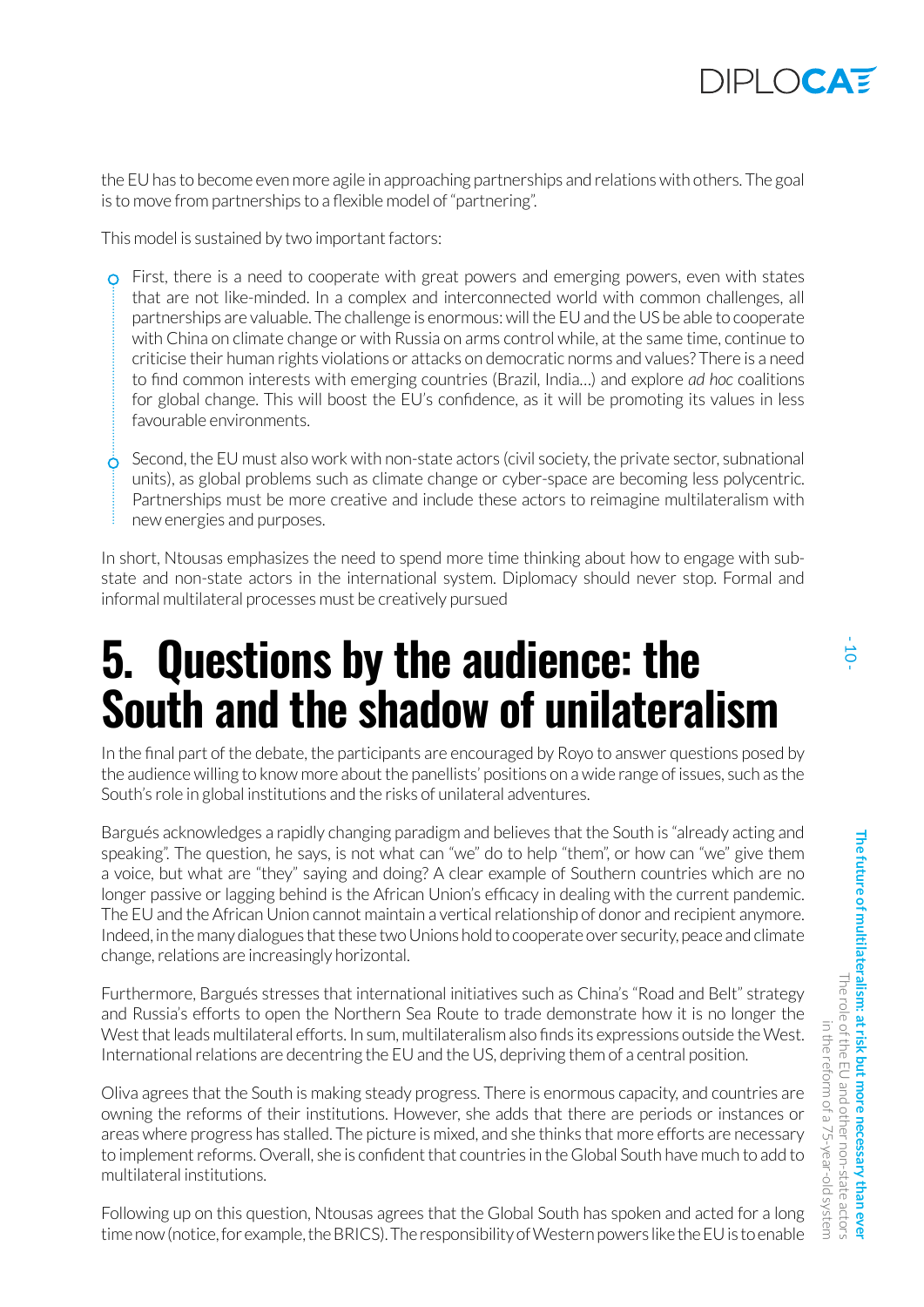

a proper conversation not only in formal settings, such as the EU and AU dialogues, but beyond. The EU needs to accept that this dialogue may imply losing some privileges. For example, the securitization of migration might stop, or trade relations may change. Ntousas suggests that this reality of an emerging Global South with rights and demands needs to be face-up by the EU more honestly.

The audience's following question expresses a preoccupation with strong leaders of great powers such as Vladimir Putin, Donald Trump or Xi Jinping and their preferences for unilateralism. Is there an alternative to multilateralism? Is it doomed to fail?

The three participants stress that multilateralism is the best (and only) way to deal with global problems. According to Bargués, and drawing parallelisms to DIPLOCAT's leitmotiv, "multilateralism is about connecting, projecting and empowering". It is about projecting an international dialogue and developing horizontal partnerships between different stakeholders. The problem of multilateralism is that the more actors are included, the more difficult is to operationalise multilateral responses. Diversity needs to be acknowledged to enhance multilateralism, yet diversity makes it more difficult to make it work.

The problem of multilateralism is that the more actors are included, the more difficult is to operationalise multilateral responses. Diversity needs to be acknowledged to enhance multilateralism, yet diversity makes it more difficult to make it work.

Similarly, Oliva suggests that multilateral solutions are never perfect because multilateralism should be

seen as a process where reforms and changes are always needed. What is certain, Oliva continues, is that unilateralism is not an option since it is a competitive, a lose-lose solution. Countries depend on each other, and the world is dynamic, so multilateralism as a process is the only option. The aim is to make this process more balanced and inclusive of different perspectives while promoting growth for all.

Ntousas concludes by suggesting that while game-breaking changes in the multilateral system are not likely, due to the blockages imposed by great powers, small, positive changes are ongoing. In the US, the replacement from Trump to Biden is one example. Also, the Covid-19 pandemic has shown how close we have been to the precipice. The pandemic is a piece of alarming evidence that change must come.

Ntousas argues that states have learnt from historical wrongs. With the benefit of hindsight, we know that the lack of cooperation led to the collapse of the League of Nations and great power politics have led to the paralysis or the UN Security Council. At the same time, we also know that we cannot compare the current multilateral system with the one after the Cold War, where euphoria brought forward big leaps in central themes, such as Responsibility to Protect and the Climate Change accords. For Ntousas, it would be wrong to compare the current status with that very high point (1990s). Crises have always been embedded in the history of the system. In times of peril, these analyses of the past are important to assess the present, predict and act upon the future.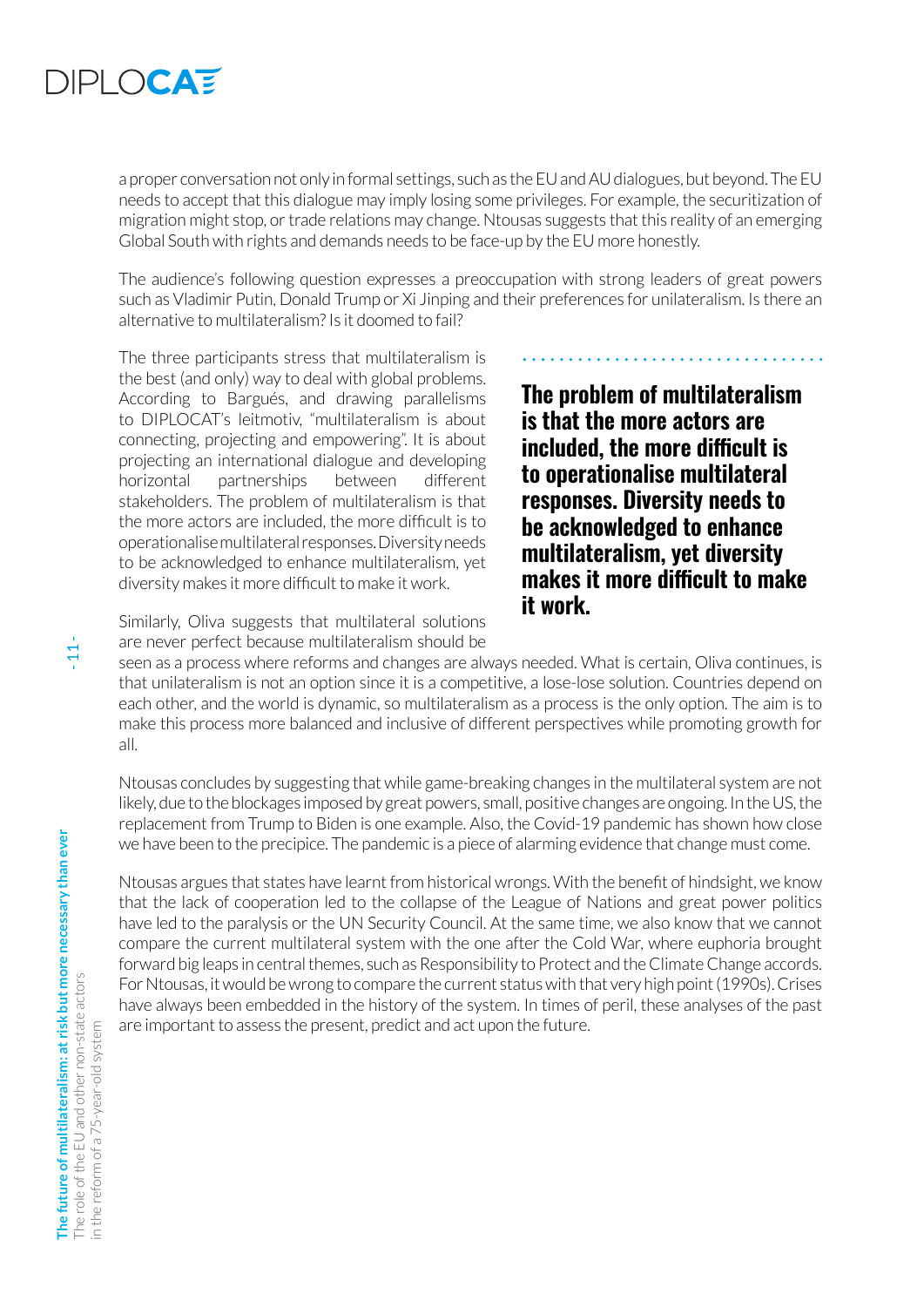

## <span id="page-12-0"></span>Annex. Participants

### **>** POL BARGUÉS

### RESEARCH FELLOW AT CIDOB (BARCELONA CENTRE FOR INTERNATIONAL AFFAIRS)

Pol Bargués earned his PhD from the University of Westminster in 2014. He is currently a research fellow at CIDOB (Barcelona Centre for International Affairs). His work focuses on debates on international intervention, peacebuilding and resilience. More specifically, he has examined the evolution of EU external action and has specialized in the post-conflict governance processes of Bosnia and Kosovo. He is author of *Deferring Peace in International Statebuilding: Difference, Resilience and Critique* (Routledge 2018) and co-author of Mapping and Politics in a Digital Age (Routledge, 2019). He has published in numerous academic journals. He is co-editor of *Journal of Intervention and Statebuilding* and *Routledge Studies in Intervention and Statebuilding*.

### **>** LAURA FORESTER

#### SECRETARY GENERAL OF DIPLOCAT

Laura Foraster is the Secretary General of DIPLOCAT. She holds a degree in Economics and Business Administration at the Universitat Pompeu Fabra (UPF), a degree in Humanities at the Universitat Oberta de Catalunya (UOC) and an MA in European Studies at the KU Leuven. She also has specific education in Public Diplomacy and in Election Observation Missions. Prior to her current position as Secretary General of DIPLOCAT, she was Executive Director of the entity until its temporary closure in April 2018. Foraster has been Chief of Cabinet of the Minister for Innovation, Universities and Enterprise and of the Minister for Trade, Tourism and Consumer Affairs of the Government of Catalonia during two consecutive legislative terms, where she was responsible for the management of the Minister's Cabinet, the political assistance to the Minister and for European Union and international issues. Her previous professional experience includes Parliamentary Assistant to Catalan Members of the European Parliament in Brussels and Strasbourg, following the Foreign Affairs, Human Rights, Common Foreign and Security Policy Committee and the Constitutional Affairs Committee. In Brussels, she also worked for the European Commission, the Committee of the Regions and the Catalan Government Delegation in the EU.

### **>** VASSILIS NTOUSAS

### INTERNATIONAL RELATIONS POLICY ADVISOR AT THE FOUNDATION FOR EUROPEAN PROGRESSIVE STUDIES AND ACADEMIC MEMBER OF THE BRITISH CHATHAM HOUSE

Vassilis Ntousas is Senior International Relations Policy Advisor at the Foundation for European Progressive Studies (FEPS) in Brussels and an Academy Associate

The future of multilateralism: at risk but more necessary than ever **The future of multilateralism: at risk but more necessary than ever** The role of the EU and other non-state actors The role of the EU and other non-state actors

 $\overline{5}$ 

in the reform of a 75-year-old system

in the reform of a /5-year-old system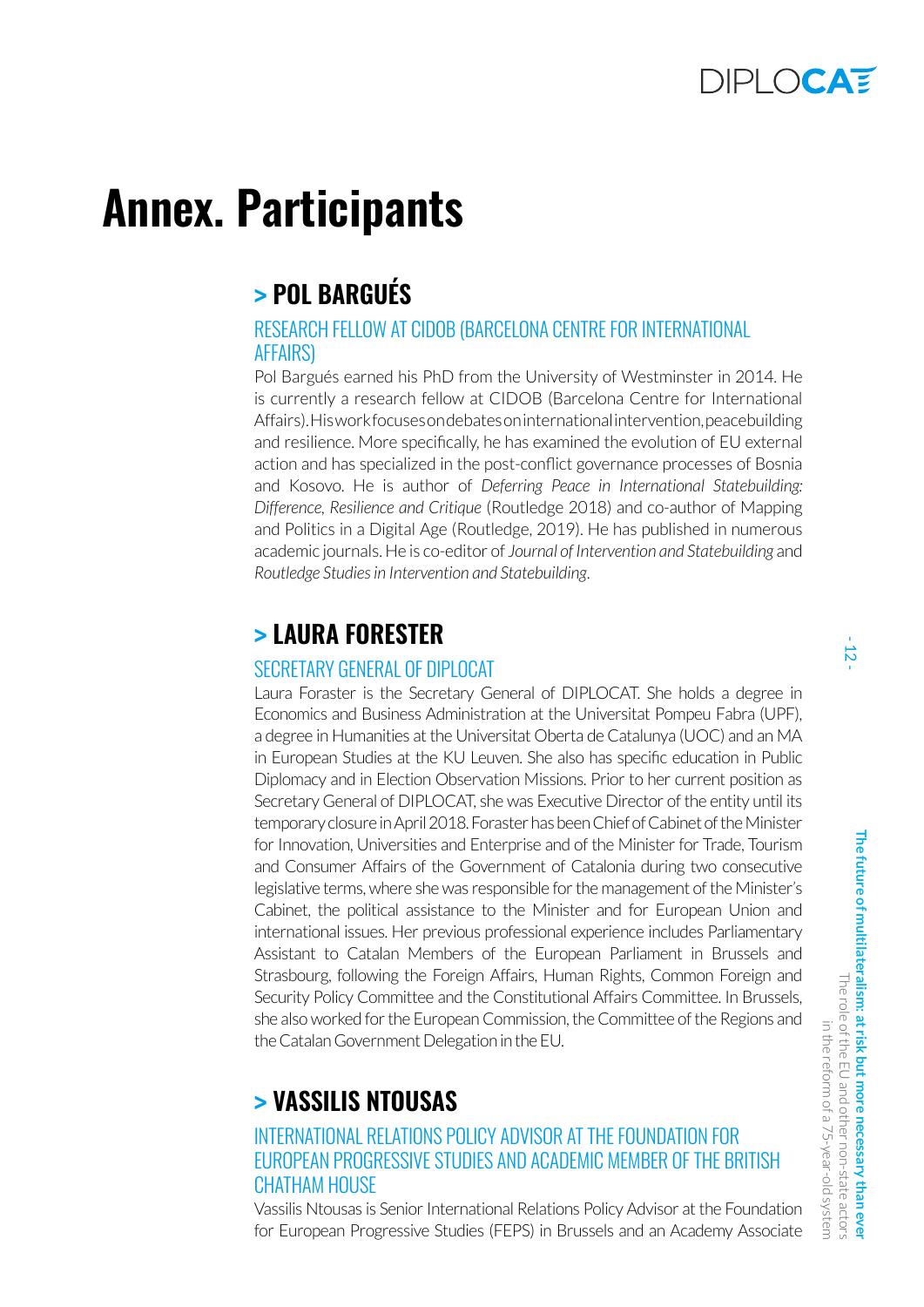

at Chatham House in London. His research interests lie in European foreign policy and the EU's global engagement. Previously, he held the Stavros Niarchos Foundation Academy fellowship at Chatham House, where his research focused on the role of the EU in renewing the multilateral system. From 2015-2019, he led the international research and activity programme of FEPS, covering the world's major regions. He is the author of several policy papers and regularly comments on global affairs for international media outlets. Vassilis holds an MSc in International Relations from the London School of Economics and a BA in International Relations and Politics from the University of Sheffield.

## **>** MARIA ÀNGELS OLIVA I ARMENGOL

### DEPUTY HEAD OF THE INTERNATIONAL MONETARY FUND (IMF)

Maria Àngels Oliva i Armengol has been working at the International Monetary Fund (IMF) since 2005. She is Deputy Division Chief at the Technical Assistance Strategy Division of the Monetary Capital Markets Department at the IMF. In her 16 years at the IMF, she has worked on many program countries, including Greece, Iraq, Maldives, Pakistan, and Egypt. She led several capacity development missions on debt management and capital markets issues and three Financial Sector Assessments (known as FSAPs) to the Democratic Republic of Congo, Mauritania, and Jamaica. He was the Deputy Mission chief to the Mexico FSAP and the Germany FSAP, now ongoing. Oliva joined the Fund from the European Central Bank, where she focused on G-20 relations and Asia. She also worked on competitiveness at the World Economic Forum and in academia in Paris. She holds a Ph.D. from Universitat Pompeu Fabra (1997) and an MSc from Oxford University on Mathematical Finance (2005). She co-authored the textbook International Trade, published by Oxford University Press, and co-edited the ECB book Regional Economic Integration in a Global Framework.

### **>** MIQUEL ROYO VIDAL

#### DIRECTOR GENERAL FOR GLOBAL AFFAIRS AT THE CATALAN GOVERNMENT

Miquel Royo Vidal is the Director-General for Global Affairs at the Ministry of Foreign Affairs, Institutional Relations and Transparency of the Government of Catalonia. From June to November 2018, Royo was an adviser to the Cabinet of the Minister of Foreign Affairs until his appointment as Deputy Delegate of the Delegation of the Government of Catalonia to the European Union, a position he held until April 2020, when he assumed his current responsibilities as Director-General in the Ministry.

Previously, he has worked in the European Parliament from 2016 to 2018, and prior to that, he worked in the private sector for multinational companies. Royo holds a degree in International Relations from the University of Birmingham and a Master's degree in European Studies from the London School of Economics and Political Science.